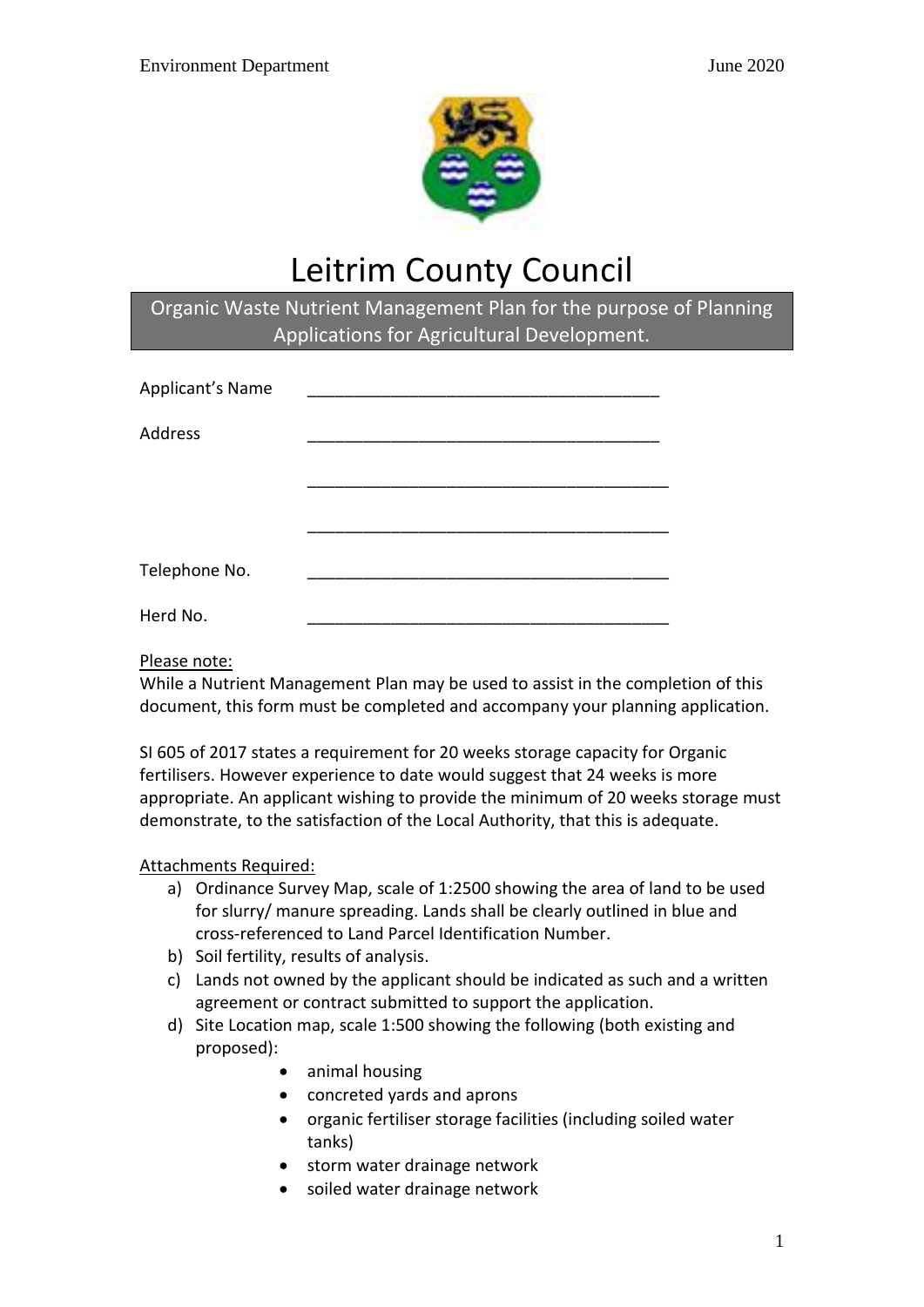| Townland | Land Parcel<br>Area Ha | <b>Land Parcel</b><br><b>Identification No</b> |  |  |  |  |  | Can Slurry / FYM<br>be applied to<br>this plot?<br>(yes / no) | Owned<br>(O)<br>Rented<br>(R) |  |  |
|----------|------------------------|------------------------------------------------|--|--|--|--|--|---------------------------------------------------------------|-------------------------------|--|--|
|          |                        |                                                |  |  |  |  |  |                                                               |                               |  |  |
|          |                        |                                                |  |  |  |  |  |                                                               |                               |  |  |
|          |                        |                                                |  |  |  |  |  |                                                               |                               |  |  |
|          |                        |                                                |  |  |  |  |  |                                                               |                               |  |  |
|          |                        |                                                |  |  |  |  |  |                                                               |                               |  |  |
|          |                        |                                                |  |  |  |  |  |                                                               |                               |  |  |
|          |                        |                                                |  |  |  |  |  |                                                               |                               |  |  |
|          |                        |                                                |  |  |  |  |  |                                                               |                               |  |  |
|          |                        |                                                |  |  |  |  |  |                                                               |                               |  |  |
|          |                        |                                                |  |  |  |  |  |                                                               |                               |  |  |
|          |                        |                                                |  |  |  |  |  |                                                               |                               |  |  |
|          |                        |                                                |  |  |  |  |  |                                                               |                               |  |  |
| Total    |                        |                                                |  |  |  |  |  |                                                               |                               |  |  |

## 1. Details of ALL lands, whether owned or rented

2. Minimum storage period required for slurry \_\_\_\_\_\_\_\_\_\_\_\_\_ weeks.

#### 3. Details of existing waste storage facilities.

| Type of       | Type of | Reference      | ັ<br>Length (m) | Width (m) | Depth (m) | Weeks   | Net storage*** |
|---------------|---------|----------------|-----------------|-----------|-----------|---------|----------------|
| waste Storage | Waste   | on site layout |                 |           |           | of      | in             |
| Facilities*   | $***$   | plan           |                 |           |           | Storage | facility       |
|               |         |                |                 |           |           |         |                |
|               |         |                |                 |           |           |         |                |
|               |         |                |                 |           |           |         |                |
|               |         |                |                 |           |           |         |                |
|               |         |                |                 |           |           |         |                |
|               |         |                |                 |           |           |         |                |
|               |         |                |                 |           |           |         |                |
|               |         |                |                 |           |           |         |                |

\* Uncovered tank, covered tank, roofed slatted tank, dungstead, litter store.

\*\*Slurry, farmyard manure, soiled water, dairy washings, spent compost, pig slurry, poultry litter. \*\*\*Net storage is the storage available with freeboard (200 mm for covered tanks/300mm for uncovered tanks) and net rainfall over the storage period for uncovered tanks.

#### 4. Details of proposed storage facilities.

|               |       | <u>P P P P P P P P P P P</u> P P |            |           |           |         |                |
|---------------|-------|----------------------------------|------------|-----------|-----------|---------|----------------|
| Type of waste |       | Type of Reference                | Length (m) | Width (m) | Depth (m) | Weeks   | Net storage*** |
| Storage       | waste | on site layout                   |            |           |           | Of      | in             |
| Facilities*   | **    | plan                             |            |           |           | Storage | facility       |
|               |       |                                  |            |           |           |         |                |
|               |       |                                  |            |           |           |         |                |
|               |       |                                  |            |           |           |         |                |
|               |       |                                  |            |           |           |         |                |
|               |       |                                  |            |           |           |         |                |
|               |       |                                  |            |           |           |         |                |
|               |       |                                  |            |           |           |         |                |
|               |       |                                  |            |           |           |         |                |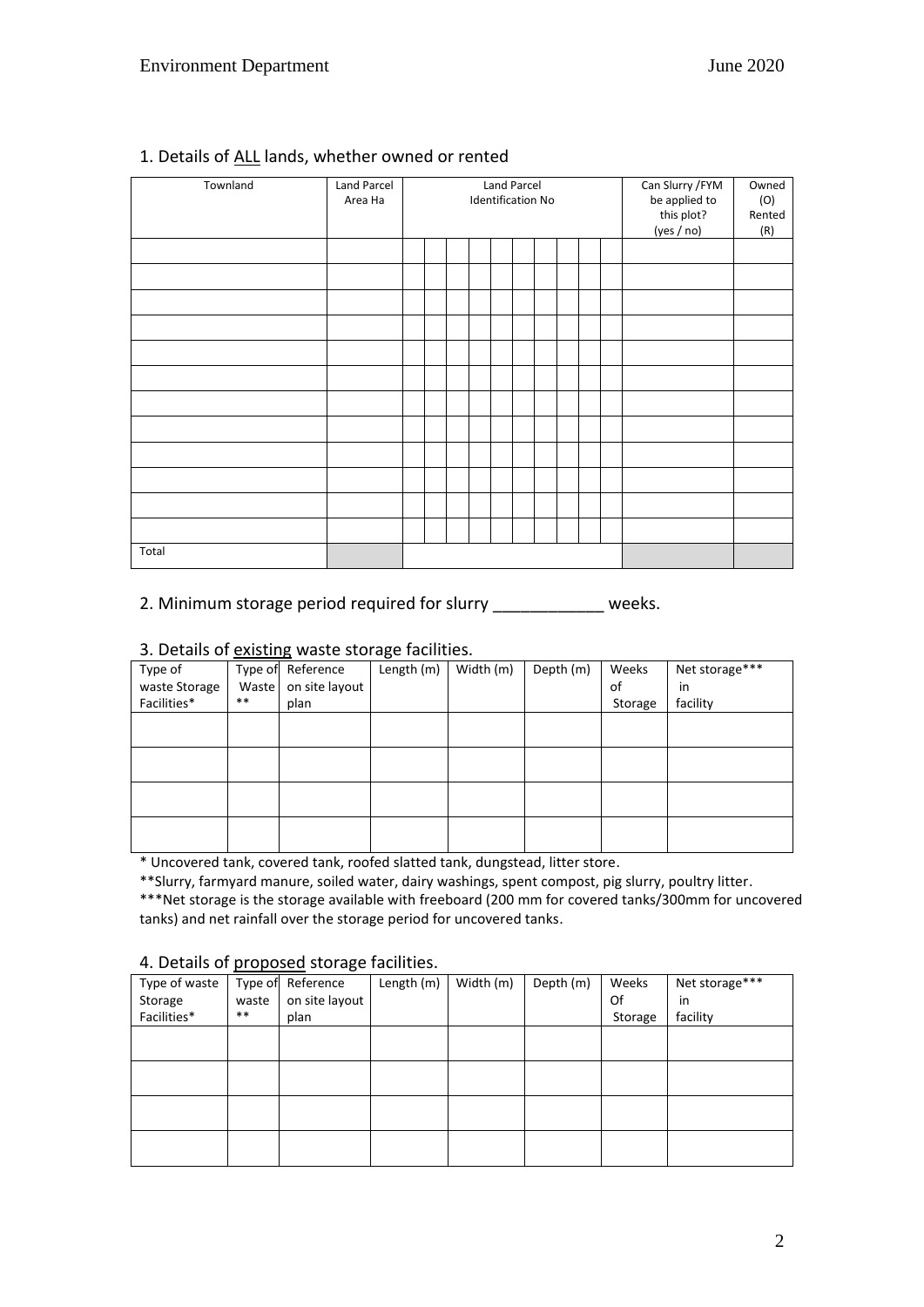#### 5. Open concrete yards

| Reference   | Length (m) | Width (m) | Area $(m^2)$ | Indicate storage facility to which open yard drains |
|-------------|------------|-----------|--------------|-----------------------------------------------------|
| on site     |            |           |              |                                                     |
| layout plan |            |           |              |                                                     |
|             |            |           |              |                                                     |
|             |            |           |              |                                                     |
|             |            |           |              |                                                     |
|             |            |           |              |                                                     |

6. Indicate type of fodder (bales or pit) \_\_\_\_\_\_\_\_\_\_\_\_\_\_\_\_\_

Approximate volume of silage (tonnes) to be stored on the silage pit.\_\_\_\_\_\_\_\_\_\_\_\_\_

7. Document proposals to decommission or cease the use of any existing animal housing facilities, tanks, manure pits, silage slabs, yards or other such facilities.

8. Livestock numbers and quantities of nitrogen from animals to be stored on the farm on completion of development.

| Enterprise        | Existing | Existing    | Proposed | Proposed    |
|-------------------|----------|-------------|----------|-------------|
|                   | Housed   | Outwintered | Housed   | Outwintered |
|                   | Animals  | Animals     | Animals  | Animals     |
| Dairy Cow         |          |             |          |             |
| Suckler Cow       |          |             |          |             |
| Cattle $(0-1)$ yr |          |             |          |             |
| Cattle (1-2) yrs  |          |             |          |             |
| Cattle >2 yrs     |          |             |          |             |
| Mt Ewe & Lamb     |          |             |          |             |
| Low Ewe & Lamb    |          |             |          |             |
| Mt. Hogget        |          |             |          |             |
| Lowland Hogget    |          |             |          |             |
| Horses            |          |             |          |             |

9. Indicate volumes of imported or exported waste:

pig, poultry, mushroom enterprises or other sources.

|  | Imports (+) or Exports (-) of Animal and Other Wastes |
|--|-------------------------------------------------------|
|  |                                                       |

| Type | Volume $m^3(a)$ | Kg N/m <sup>3</sup> | Kg P/m <sup>3</sup> |
|------|-----------------|---------------------|---------------------|
|      |                 |                     |                     |
|      |                 |                     |                     |
|      |                 |                     |                     |

10. Summary Details

1) Total volume of animal waste produced? \_\_\_\_\_\_\_\_\_